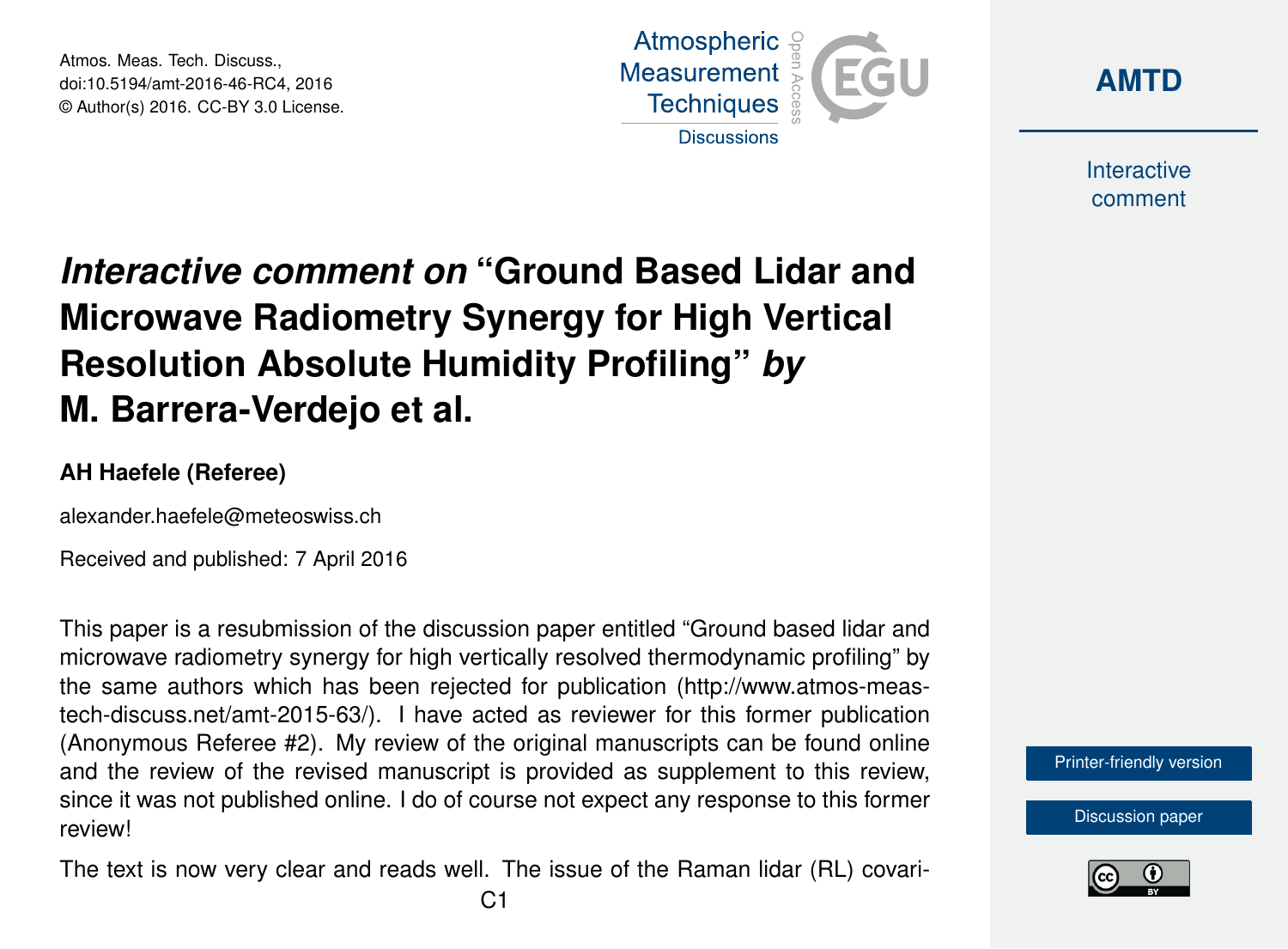ance matrix is correctly presented. I regret a lot that the averaging kernels have been removed again, it would be very interesting for the community to see averaging kernels of a combined retrieval! I encourage the authors to include averaging kernels in the response to this review and to discuss the difficulties in their interpretation. I recommend the manuscript for publication in AMT after minor revisions.

Minor remarks

L 42: Include also R. J. Sica and A. Haefele, "Retrieval of water vapor mixing ratio from a multiple channel Raman-scatter lidar using an optimal estimation method," Appl. Opt. 55, 763-777 (2016)

L 49: This is demanding but demonstrators exist. Include:

Dinoev, T., Simeonov, V., Arshinov, Y., Bobrovnikov, S., Ristori, P., Calpini, B., Parlange, M., and van den Bergh, H.: Raman Lidar for Meteorological Observations, RALMO – Part 1: Instrument description, Atmos. Meas. Tech., 6, 1329-1346, doi:10.5194/amt-6- 1329-2013, 2013.

Brocard, E., Philipona, R., Haefele, A., Romanens, G., Mueller, A., Ruffieux, D., Simeonov, V., and Calpini, B.: Raman Lidar for Meteorological Observations, RALMO – Part 2: Validation of water vapor measurements, Atmos. Meas. Tech., 6, 1347-1358, doi:10.5194/amt-6-1347-2013, 2013.

L 141: Say explicitly how much the standard deviation is.

L 330: Something is wrong with "as to be expected 2".

L 350: The vertical resolution tends to infinity because the diagonal elements of the averaging kernels tend to zero. Include this explanation.

L 354: Low resolution is bad, high resolution is good!

L 391: It seems the panels of Fig. 5b are not in the right order. Reading the caption I understand 1.96 for combined, 0.84 for MWR and 0.96 for RL. The authors should also Interactive comment

[Printer-friendly version](http://www.atmos-meas-tech-discuss.net/amt-2016-46/amt-2016-46-RC4-print.pdf)

[Discussion paper](http://www.atmos-meas-tech-discuss.net/amt-2016-46)